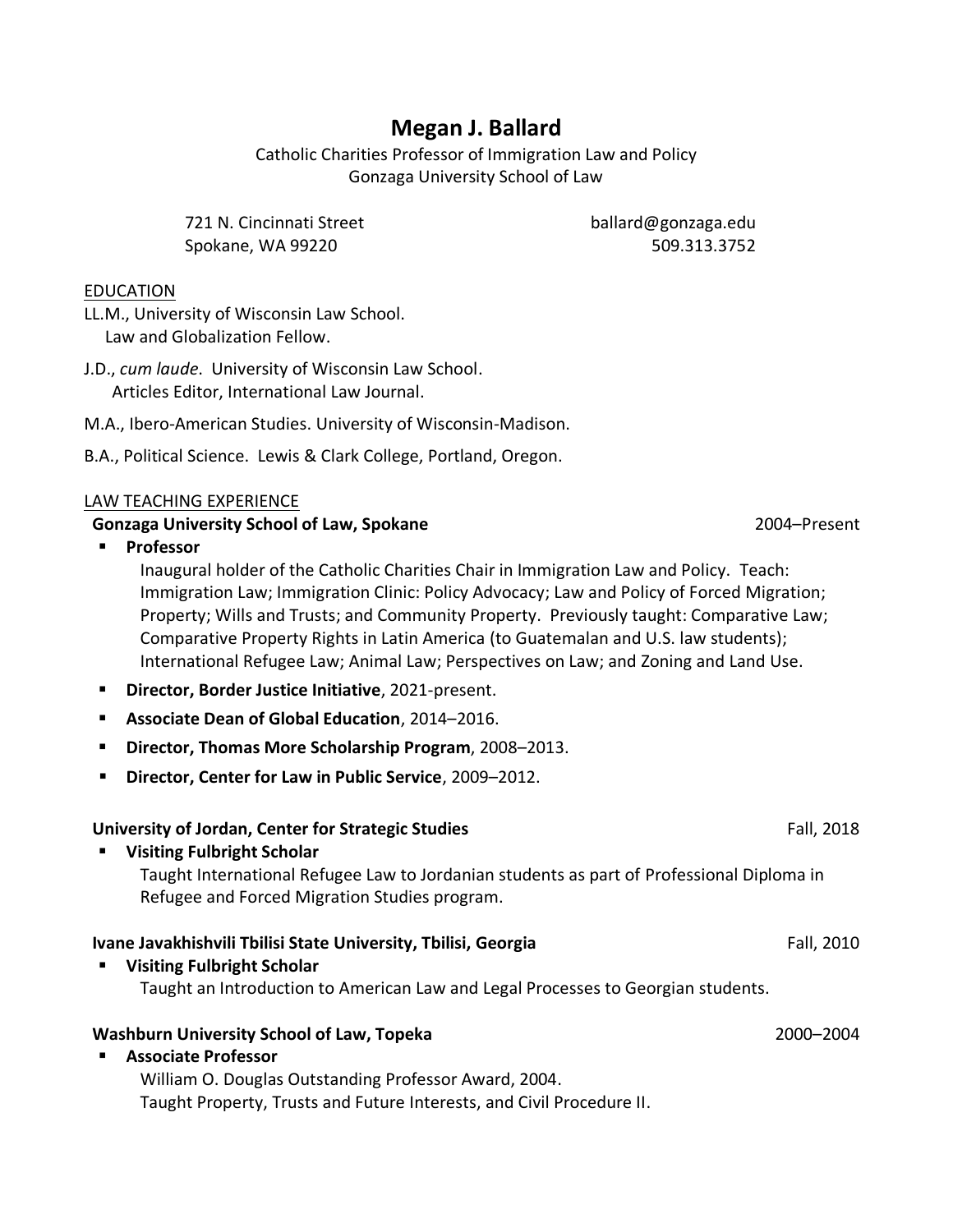| University of Wisconsin Law School, Madison<br>■ Lecturer<br>Taught Trusts and Estates.                          | Summer, 1999<br><b>Spring, 2000</b> |
|------------------------------------------------------------------------------------------------------------------|-------------------------------------|
| <b>LEGAL EXPERIENCE</b><br><b>Foley &amp; Lardner, Madison</b><br>Special Counsel, Estates and Trusts<br>п       | 1999–2000                           |
| <b>Perkins Coie, Seattle</b><br>Associate, Litigation<br>п                                                       | 1995-1997                           |
| International Human Rights Law Group, Phnom Penh<br><b>Cambodian Court Training Project</b><br>Pro Bono Attorney | Summer, 1995                        |
| <b>Supreme Court of Wisconsin, Madison</b><br><b>Justice Shirley S. Abrahamson</b>                               | 1994–1995                           |

■ Law Clerk

## SELECTED PUBLICATIONS

*Cultivating Civic Belonging for Resettled Refugees*, 34 GEO. IMMIGR. L. J. 545 (2020).

*Editorial: Special Issue on Law and Society CRN 11: Displaced Peoples*, 8 J. ON INTERNAL DISPLACEMENT 2 (2018), co-authored with Ben Hudson, as Journal Guest Editors, http://journalof internaldisplacement.com

*Refugees, Rights, and Responsibilities: Bridging the Integration Gap,* 39 U. PENN. J. OF INT'L LAW 188 (2017).

*Trump's Refugee Rationale is a Ruse*, Guest Opinion, THE SPOKESMAN-REVIEW, Oct. 15, 2017.

*Relaxing Legal Norms to Restore Rights to Homes and Property in the Aftermath of War,* chapter in PROPERTY, EXCLUSION, AND SOVEREIGNTY (James C. Smith, ed., Ashgate Publishing, 2013).

**Pre-Planning for Post-Conflict Property Remedies: A Case Study from Georgia, 43 GEORGE WASHINGTON** INTERNATIONAL LAW REVIEW 43 (2011).

*Post Conflict Property Restitution: Flawed Legal and Theoretical Foundations,* 28 BERKELEY JOURNAL OF INTERNATIONAL LAW 462 (2010).

*The Shortsightedness of Blind Trusts,* 56 KANSAS LAW REVIEW 43 (2007).

Legal Protections for Home Dwellers: Caulking the Cracks to Preserve Occupancy, 56 SYRACUSE LAW REVIEW 277 (2006).

*Profiting from Poverty: The Competition Between For-Profit and Nonprofit Developers for Low-Income Housing Tax Credits*, 55 HASTINGS LAW JOURNAL 211 (2003).

*The Clash Between Local Courts and Global Economics: The Politics of Judicial Reform in Brazil,* 17 BERKELEY JOURNAL OF INTERNATIONAL LAW 230 (1999).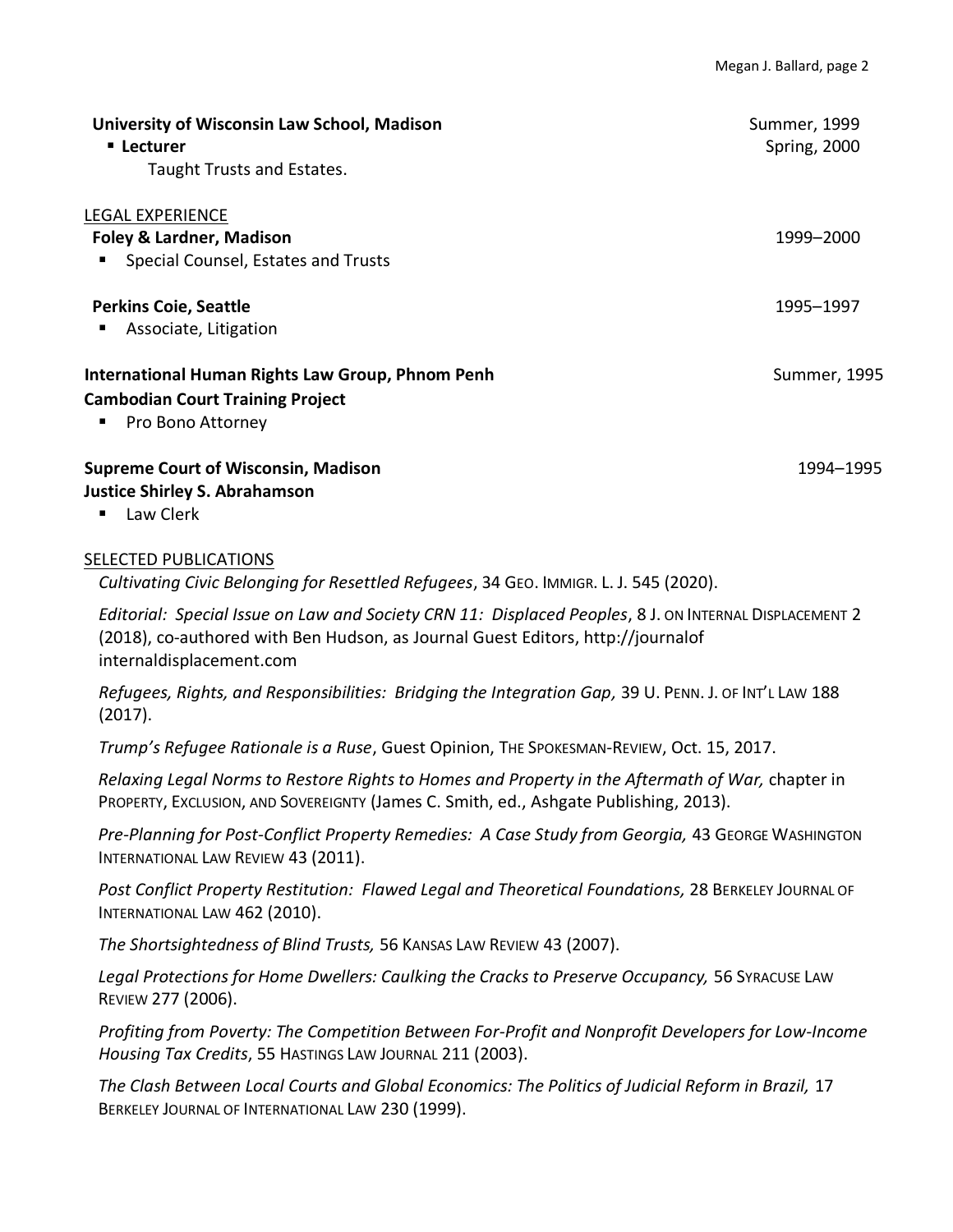#### SELECTED PRESENTATIONS

*Cultivating Civic Belonging among Resettled Refugees: A Comparison of Canada and the United States*, presenter, Law and Society Meeting, Washington, D.C., May 30-June 2, 2019.

*Why Not Immigrate Legally?,* break out session at Closing the Gap: Immigration Teach In, Gonzaga University, Spokane WA, March 24, 2018.

*Legal Permanent Residency for Immigrants,* panel presentation, Sanctuary Cities, DACA, & Immigrants' Rights, presented by the Washington State Minority and Justice Commission and Gonzaga Law Center for Civil & Human Rights, Spokane, WA, February 27, 2018.

*Bridging the Integration Gap: Teaching Refugees about U.S. Law and Justice,* presenter, International Meeting on Law and Society, Mexico City, Mexico, June 20-23, 2017.

*Fair Housing Law,* co-presenter, workshop for Arabic-speaking refugees and immigrants, Gonzaga University School of Law, with Northwest Fair Housing Alliance and Refugee Connections Spokane, April 29, 2017.

*Challenges to Post-Conflict Property Restitution*, Seminar on Post-Conflict Property Restitution in Kosovo, Norwegian Center for Human Rights, University of Oslo, June 13, 2016.

*Developing and Using a Form for Students to Evaluate Teaching*, Georgia Law Teaching and Learning Conference, Free University of Tbilisi, Tbilisi, Georgia, May 10, 2013.

Post-Conflict Property Remedies and the Relaxation of Legal Norms, The Ohio State University's Moritz College of Law, October 27, 2011.

*Pre-Planning for Post-Conflict Property Restitution: Lessons from Georgia and Colombia*, Wittenberg University, October 28, 2011.

Pre-Planning for Post-conflict Property Remedies: A Case Study from Georgia, Association for Law, Property, and Society annual meeting, Georgetown Law School, Washington, D.C., March 4, 2011, and Javeriana University, Bogotá, Colombia, May 2, 2011.

*Post-Conflict Property Restitution In Georgia: Political Pragmatism or Humanitarianism?* Ivane Javakhishvili Tbilisi State University American Studies Center, Georgia, December 3, 2010, and the Center for Social Sciences, Tbilisi, Georgia, December 7, 2010.

*The Ivory Tower and the Legal Community: A New Paradigm for Access, panelist speaker at the* Washington State Access to Justice Conference, Wenatchee, Washington, June 5, 2010.

Post Conflict Property Restitution: Flawed Legal and Theoretical Foundations, Association for Law, Property and Society annual meeting, Georgetown Law School, Washington, D.C., March 5, 2010.

*Workhouses or Houses for Work,* Law and Society Association Annual Meeting, Pittsburgh, June 5–8, 2003.

*The Impact of Brazil's Efforts to Engage with the Global Economy on Brazilian Judicial Reform Strategies,* Law and Society Association Annual Meeting, May 27–30, 1999, Chicago.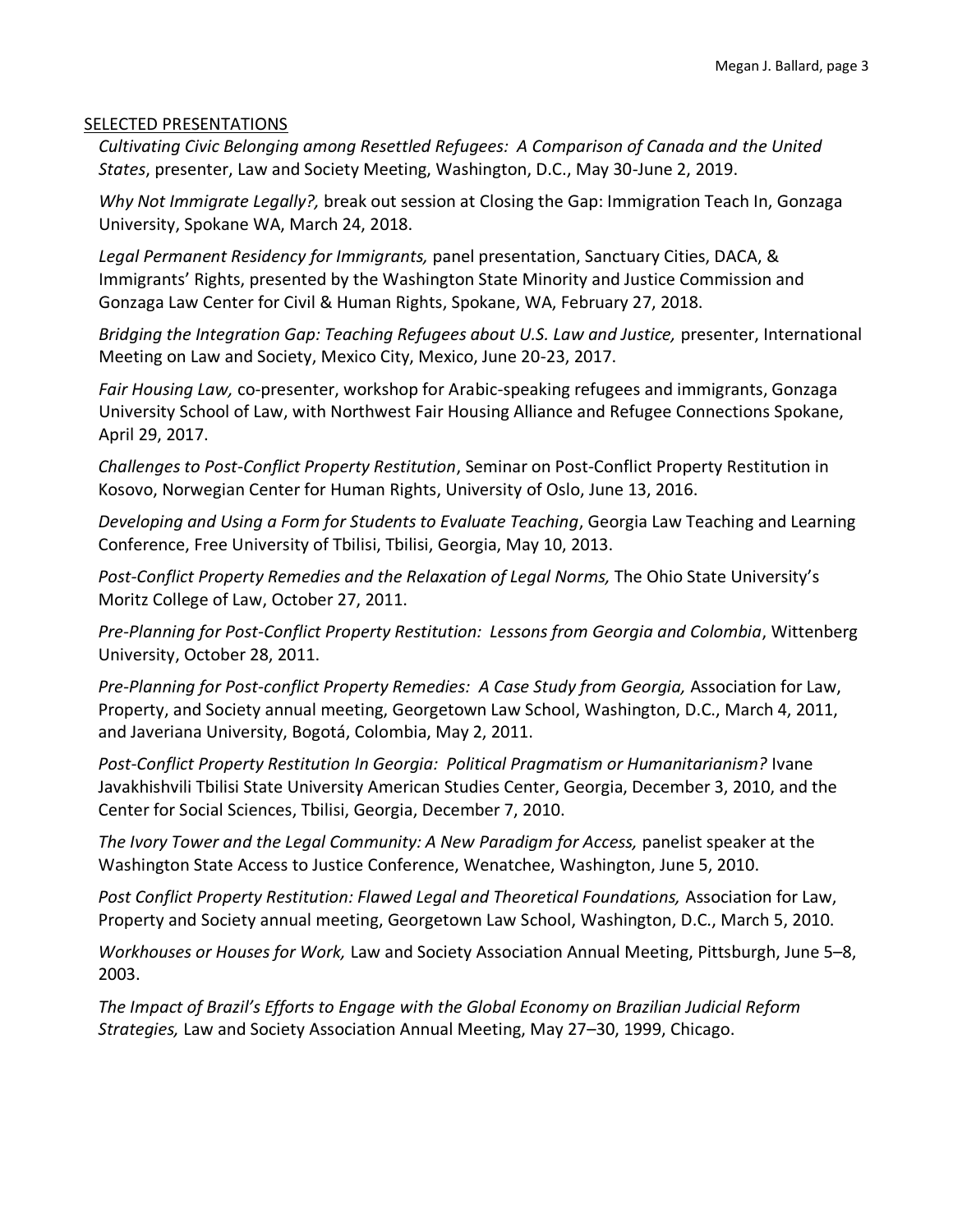| <b>Gonzaga International Education Council Grant</b><br><b>Honduras Asylum Clinic</b><br>Provided information on U.S. asylum law to families, university students, as well as community<br>representatives and advocates, through Jesuit Conference of Canada and the United States program.                | <b>March 2019</b> |
|-------------------------------------------------------------------------------------------------------------------------------------------------------------------------------------------------------------------------------------------------------------------------------------------------------------|-------------------|
| <b>Fulbright Award, Jordan</b><br><b>Research and Lecture</b><br>Taught International Refugee Law at the University of Jordan, Center for Strategic Studies and<br>researched law and legal culture in pre-departure orientation sessions for refugees being<br>resettled to Canada and the United States.  | Fall, 2018        |
| Journal on Internal Displacement<br>Guest Editor, Volume 8, Special Issue on Law and Society CRN 11: Displaced Peoples, 2018.                                                                                                                                                                               | 2017-2018         |
| Certificate in Teaching English to Speakers of Other Languages, Gonzaga University                                                                                                                                                                                                                          | 2017              |
| <b>Fulbright Award, country of Georgia</b><br>Fall, 2010<br><b>Research and Lecture</b><br>Taught an Introduction to American Law and Legal Processes at Ivane Javakhishvili Tbilisi State<br>University and researched Georgia's legal measures to restore property rights in the occupied<br>territories. |                   |
| <b>Gonzaga Academic Research Council Grant</b><br><b>Research on Property Restitution in Colombia</b>                                                                                                                                                                                                       | April-May 2011    |
| <b>Institute for Law Teaching and Learning</b><br><b>Member, Advisory Committee</b>                                                                                                                                                                                                                         | 2008-2016         |
| <b>Association of American Law Schools</b><br><b>Property Section</b><br>Created and managed email listserv for AALS Property Section Members.                                                                                                                                                              | 2001-2014         |
| <b>Colombian Spanish and Cultural Classes</b><br>Pontificia Universidad Javeriana Cali<br>Selected to participate in academic exchange program.                                                                                                                                                             | <b>July 2009</b>  |
| <b>American Bar Association</b><br><b>Book Editor, Real Property Books and Media Publication Committee</b><br>Review and evaluate initial manuscripts of new editions or updates of existing ABA titles.                                                                                                    | 2006-2009         |

# **Bar Memberships**

PROFESSIONAL ACTIVITIES and AWARDS

Admitted to practice in Washington (active) and Wisconsin (inactive).